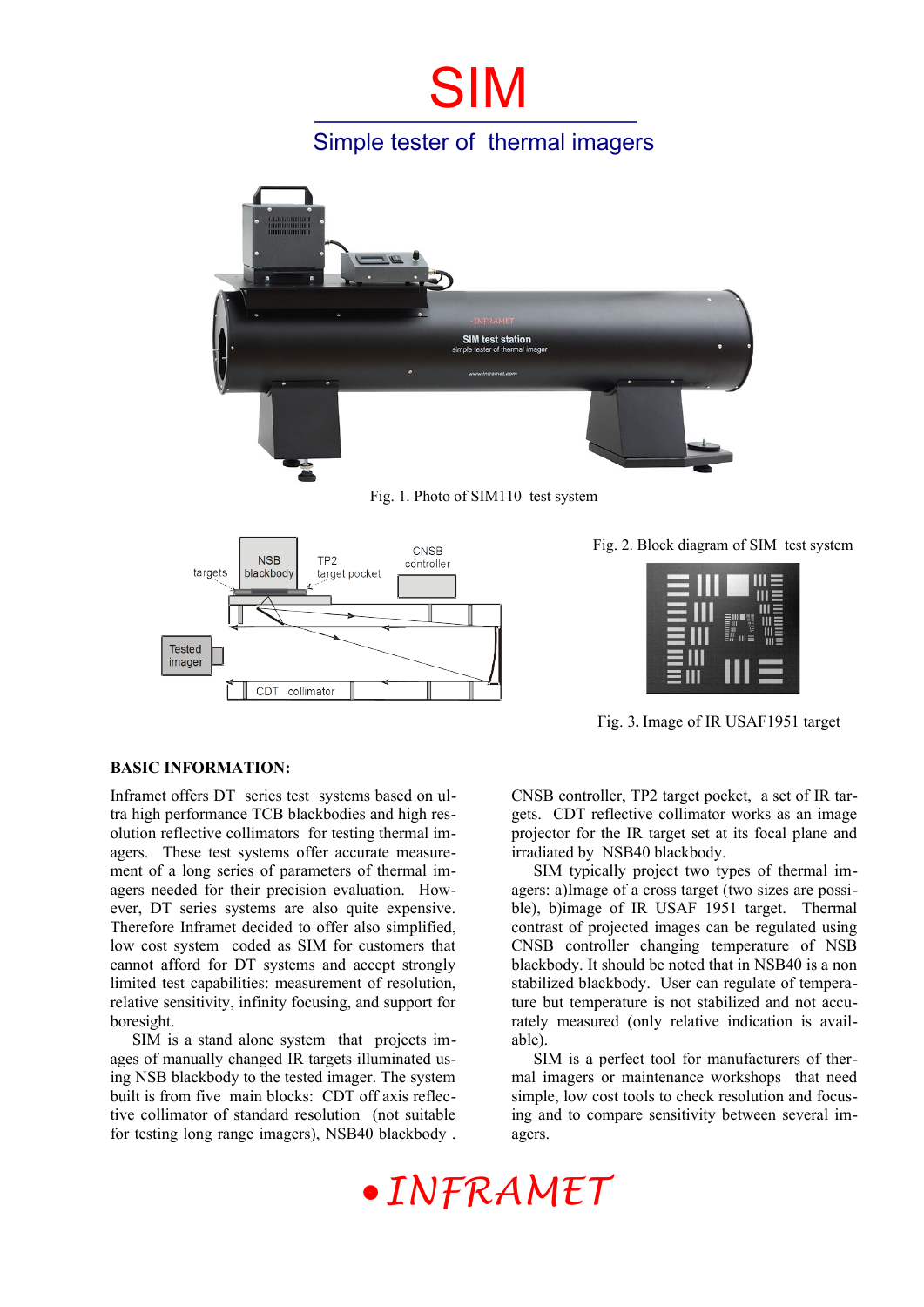## Simple tester of thermal imagers

SIM

#### **VERSIONS**

SIM test systems are modular test systems that can be delivered in form of different versions of slightly different configurations. The basic division of SIM series system is based on output aperture of the collimator: SIM60: 60mm; SIM110: 110mm; SIM150: 150mm; SIM200:200mm; SIM250: 250mm.

#### **TECHNICAL SPECIFICATIONS**

Technical specifications of of SIM test station are presented below. Collimator CDT660SR for SIM60; CDT11100SR for SIM110; CDT15150SR for SIM150; CDT20200SR (or CDT20160SR) for SIM200; CDT25250SR for SIM250 Collimator type reflective, off-axis Aperture SIM60: 60mm; SIM110: 110mm; SIM150: 150mm; SIM200:200mm; SIM250: 250mm Focal length SIM60: 600mm; SIM110: 1000mm; SIM150: 1500mm; SIM200:2000mm; SIM250: 2500mm Spectral range  $0.4-15 \text{ } \cup \text{m}$ <br>Spatial resolution not less than not less than 30 mrad-1 for CDT660SR and CDT11100SR not less than 50 mrad-1 for bigger models Mirror manufacturing accuracy L/3 at 630 nm Coating **Protected aluminum** Field of view  $2.7^\circ$ Operating temperature 10<sup>o</sup>C to 35<sup>o</sup>C Dimensions Depends on model from about  $610x140x210$  to  $2610x350x400$ Mass Depends on model from about 7 kg to 50 kg  **Blackbody** Model NSB40 Type Non stabilized  $Radiator$  dimensions  $40x40$  mm Emissivity >=0.96 Differential temperature range  $\qquad \qquad \text{At least -10\textdegree C to +10\textdegree C from ambient}$ Dimensions From  $100x110x130$  mm Mass 1 kg  **Targets** Cross targets Line length 7 mm or 14 mm (other sizes are possible) USAF 1951 IR target Spatial frequency of 3-bar patterns of in lp/mm units  $1,00 - 14,30$  lp/mm Spatial frequencies range of 3-bar patterns in lp/mrad units Multiply range in lp/mm units by collimator focal length in meters **Other parameters**  Power supply 220/110 VAC 50/60Hz Operating temperature  $+5^{\circ}C \div 35^{\circ}C$ Mass **Depends on model from about 10 kg** to 60 kg Options**:** More IR targets can be delivered.